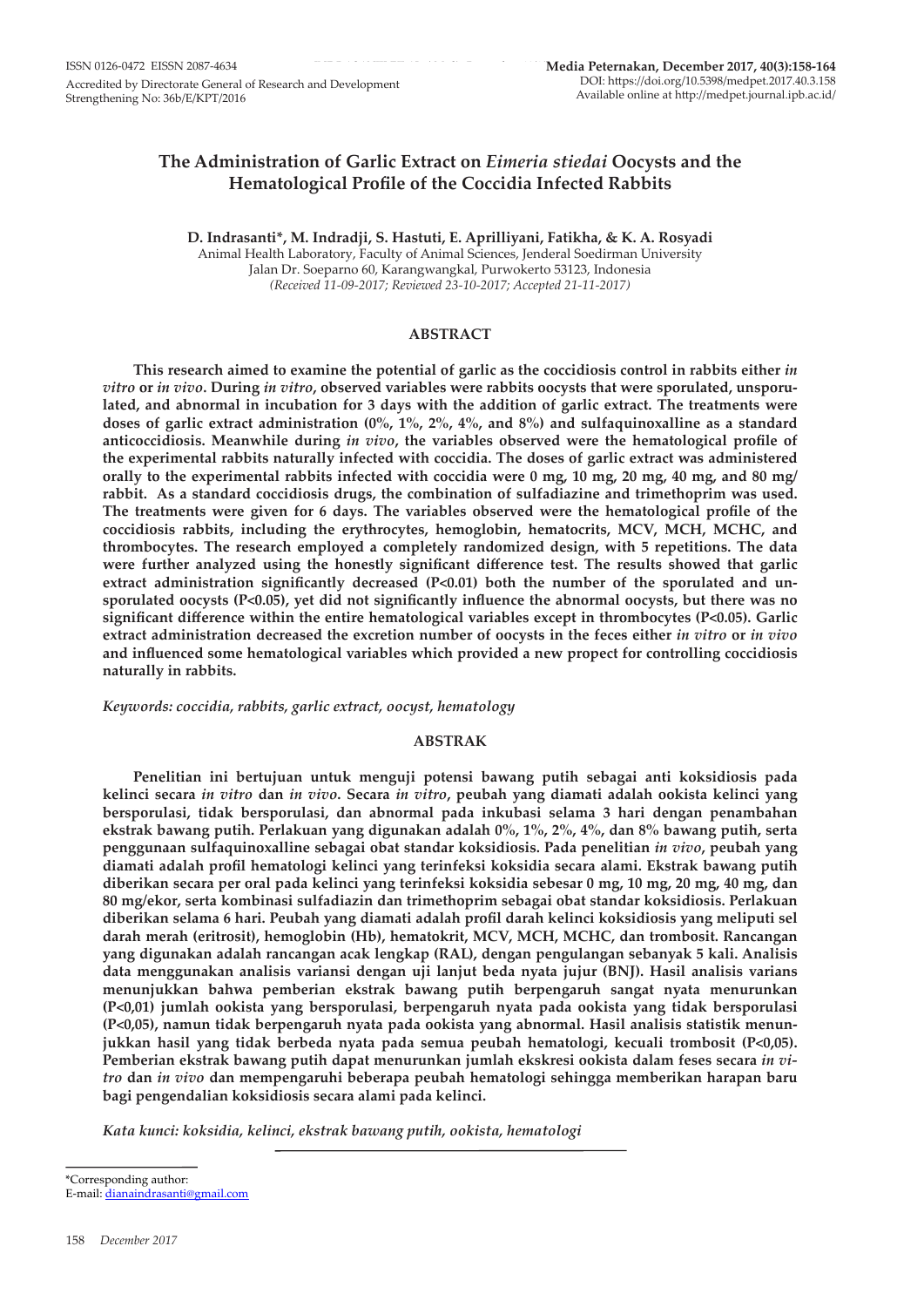## **INTRODUCTION**

Rabbit is one of potential livestock commodities for alternative meat supplies beside as a pet and a laboratory animal. Rabbit meat has a highly nutritious protein content, low fat and cholesterol, rich of calcium and phosphorus, as well as high linoleic acid. Rabbit meat is healthier for human consumption than chicken, beef, and pork due to its high protein and low fat contents (Nistor, *et al*., 2013). Coccidiosis is an infection caused by *Eimeria spp* protozoa and this infection and disease is considered as a major obstacle in raising rabbits. Coccidiosis in rabbits may be caused by 11 species of *Eimeria spp.* in which 10 species may invade the digestive tract and 1 species may invade the liver (Pakandl, 2009). Coccidiosis is associated with anorexia, decreased feed intake and feed utilization, anemia, dehydration, and diarrhea (Abbas *et al*, 2010; Srinivasan *et al.,* 2015)

The anticoccidiosis drug in rabbits is a relatively inexpensive medicine. However, there are several weaknesses, such as the fecal excretion which still may pollute the environment, especially when utilized as a fertilizer. Anticocidiosis drug is also absorbed and retained within the meat that results in resistance to the anticoccidiosis drugs for those who consume the rabbit meat. Unwisely and irrationally use of antibiotics may trigger the antimicrobial resistance (AMR) (Pakandl, 2009). Alternative approaches to control coccidiosis by medicinal plants extracts have promising prospects for anticoccidiosis agents (Ogbu and Onuh,2015; Abbas *et al* 2017). For example, the development of herbal plants as the natural coccidiostat is necessary to be conducted since those herbals may provide great opportunities for Indonesian regions with the tropical climate which is rich in natural resources.

Garlic (*Allium sativum*) is considered as one of the most essential and useful herbs used for medicinal purposes (Adulugba *et al*, 2017). Garlic can be used as antibacterial (Tipu *et al.*, 2002; Safithri *et al*, 2011), antiparasitic, and anticoccidial agents in sheep (Worku, 2009) and chickens (Pourali *et al*., 2014; El-Khtam *et al.*, 2014). Garlic and its sulfur compounds, allicin, aliin, ajoene, diallyl sulfide, dithiin, and allylcysteine are reported to have broad antimicrobial activities which can eliminate the negative factor of microbial infections. *In vitro* study in chicken shows that allicin inhibits sporulation of *Eimeria tenella* (Muthamilselvan *et al*, 2016).

In rabbits, garlic administration may reduce the number of the oocysts in rabbits which are infected with the hepatic coccidia (Toulah and Al-Raw, 2007; Abu-Akkada *et al.*, 2010). Blood is one of physiological parameters used to determine the health of livestock animals. Garlic extract administration may prevent anemia in sheep which are infected by the coccidia (Worku *et al.,* 2009). Research conducted on coccidiosis in rabbits is still very rare in Indonesia. Thus, this research aims at determining the influence of garlic extract on the excretion of oocysts either in *vitro* or *in vivo* on the hematological profile of the coccidian-infected rabbits.

## **MATERIALS AND METHODS**

The research materials consisted of garlic (*Allium sativum*), oocysts of *Eimeria stiedai*, post weaning male rabbits (3 months of age, cross Rex breed, with average body weigt of 600 g) that naturally infected with coccidia. The equipment and materials were required for oocyst sporulation, fecal examination, macerately produced garlic extract, and cultivation of rabbits during the research period. This research was approved by Research and Public Service Institution as well as Animal Science Faculty of Jenderal Soedirman University, Purwokerto. The research was conducted at the Livestock Health Laboratory of Jenderal Soedirman University (Unsoed), Research Laboratory of Unsoed, Experimental Farm of Unsoed, and in collaboration with the Animal Health Laboratory Type B of Central Java Province in Purwokerto.

#### **Preparation of Garlic Extract**

Preparation of garlic extractwas conducted with a maceration method using 70% of ethanol solvent. Two kilograms of garlic were thinly sliced and dried using a dryer with a temperature of 55-60°C for 4 days. The dried garlic was then crushed using a grinder to turn it into a powder. Each 100 gram of the garlic powder was subsequently immersed within 1 liter of 70% of ethanol solvent for 24 hours and then filtered. The rest fixing bath was re-filtered with 500 g of solvent for 24 hours. The filtrate was evaporated using a rotary evaporator. The extract was further evaporated in a waterbath to produce a concentrated extract. The concentrated extract was then stored at the temperature of 5°C and ready to use (Islam *et al.*, 2008; Iqbal *et al.*, 2013; Indrasanti *et al.*, 2015).

#### **Preparation of** *Eimeria stiedai* **Isolates**

The propagation of *E. stiedai* isolates was conducted *in vivo* by orally infecting *E. stiedai* at a dose of 10<sup>3</sup> in 5 post-weaning cross Rex breed rabbits. The experimental rabbits used were at the age of 3 months with the body weight of  $\pm 600$  g and free of coccidiosis. The feces was collected and examined using Whitlock method with the floating test and then the oocysts were calculated using Mc. Master method. In the isolate, 2% of potassium dichromate ( $K_2Cr_2O_7$ ) was added and washed 3 times using the distilled water. The calculated oocysts were equal to 5000 opg (Coudert *et al.*, 1993).

## *In Vitro* **Mixing of Garlic Extract with** *E. stiedai*  **Oocysts**

The 5000 opgs of oocysts were mixed with 0.5% of Na CMC (Natrium Carboxy Methyl Cellulose) and garlic extract with the concentration of 0 mg per 100 mL (0%), 1 mg per 100 mL (1%), 2 mg per 100 mL (2%), 4 mg per 100 mL (4%), 8 mg per 100 mL (8%), and then added with distilled water up to 15 mL. The positive control used was Coxy® (sulfaquinoxalline). The incubation was conducted for 3 days at 26°C (Coudert *et al.*,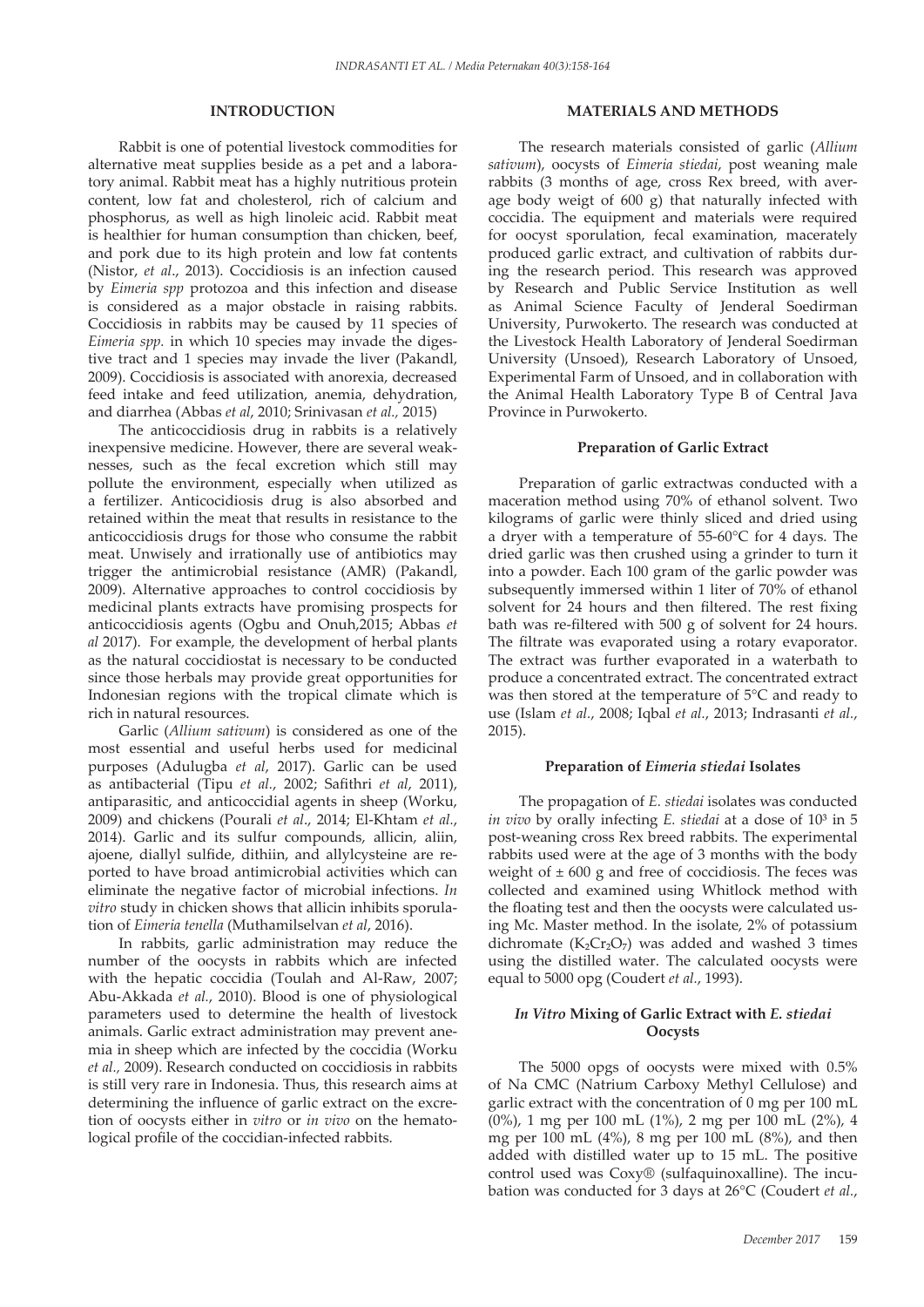1993). The calculated oocysts covered the quantity of the sporulated, unsporulated, and abnormal oocysts after incubation.

#### **Preparation of Experimental Rabbits for** *in Vivo* **Study**

The experimental animals were naturally infected rabbits. The feces of the experimental rabbits was taken before the treatment to know the amount of rabbits using Whitlock method with the floating test. On the 21st day after treatment, blood samples were taken trough auricularis vena or cor 3 mL.

## **Administration of Garlic Extract to Experimental Rabbits**

The garlic extract with various dosages were orally administered once a day for 3 days, 2 resting days, and 3 re-medical administration days. Meanwhile, aquaprim® was intramuscularly administered for 3 respective days. The doses of garlic extract administration were 0, 10, 20, 40, and 80 mg/rabbit and the aquaprim® (per mL contains 200 mg sulfadiazine and 40 mg trimethoprim) was used as a positive control administered at 0.1 mL/kg BW for 3 respective days. Feces examination was conducted before and 21 days after treatment. Blood collection was made on day 21.

#### **Experimental Design and Analysis**

The experiment was arranged in a Completely Randomized Design and the data collected were analyzed with the analysis of variance followed by further Honestly Significant Difference Test (Steel and Torrie, 1980). Phytochemical and proximate analyses of garlic powder were also respectively conducted at Indonesian Spice and Medicinal Crops Research Institute and Animal Feed Material Laboratory, Faculty of Animal Sciences, Jenderal Soedirman University. The hematological analyses covering the erythrocytes, hemoglobin, hematocrits, MCV, MCH, MCHC, and thrombocytes were conducted at Biofit in Purwokerto by The Sysmex XP-100 automated hematology analyzer (Ike *et al.*, 2010; Karem *et al*, 2016).

# **RESULTS**

# *In Vitro* **Observation of Garlic Extract Effect on Oocysts**

The effectivity test of garlic extract on *Eimeria stiedai*  oocyst sporulation isolated from the naturally infected rabbits was conducted *in vitro*. Parameters observed were the number of sporulated, unsporulated, and abnormal oocysts during 3 days incubation period. A root transformation was also conducted on the data shown in Table 1.

The number of the sporulated and unsporulated oocysts are presented in Figure 1. The highest number of abnormal oocysts was found in the treatment of administration of garlic extract at a dose of 4%. The number of abnormal oocysts may be seen in Figure 2.

The result of variance analysis showed that the administration of garlic extract significantly decreased (P<0.01) the number of the sporulated and unsporulated oocysts (P<0.05), yet did not significantly influence the number of abnormal oocysts. In further test conducted with the honestly significant difference test showed that the administration of 4% of garlic extract was the most significant dose to decrease the number of sporulated oocysts among the doses of garlic extract used (0%) and standard coccidiodstat of sulfaquinoxalline.

# **The Phytochemical Test**

Qualitative phytochemical tests were conducted on saponin, tannin, alkaloid, phenolic, flavonoid, triterpenoid, steroid, and glycoside, while the quantitative tests were conducted on tannin, flavonoid, and saponin. The results of nutrient composition and phytochemical compound on garlic powder are shown in Table 2 and Table 3.

#### **Observation on Hematological Profiles of the Experimental Rabbits**

In this study, the hematological profile of rabbits infected with the widely open coccidia with various doses of garlic extract administration included the

Table 1. The number of sporulated, unprorulated, and transformed oocysts inclubated for 3 days with the administration of various doses of garlic extract

| <b>Variables</b> | Treatments |        |                   |                   |                   |             |  |
|------------------|------------|--------|-------------------|-------------------|-------------------|-------------|--|
|                  | A0         | A1     | A <sub>2</sub>    | A3.               | A4                | А5          |  |
| Sporulation      | 11.18ª     | 10.32a | 10.13a            | 6.08 <sup>b</sup> | 10.47a            | $9.85^{ab}$ |  |
| No Sporulation   | 6.01a      | 4.42a  | 2.97 <sup>b</sup> | 2.83 <sup>b</sup> | 1.98 <sup>b</sup> | 3.78a       |  |
| Abnormal         | 0.71       | 4.06   | 3.27              | 4.15              | 3.18              | 2.92        |  |

Note: A0: *Eimeria stiedai* oocysts with the administration of garlic extract at a dose of 0 mg per 100 mL (0%), A1: *Eimeria stiedai* oocysts with the administration of garlic extract at a dose of 1 mg per 100 mL (1%) to the cossidia-infected rabbits, A2: *Eimeria stiedai* oocysts with the administration of garlic extract at a dose of 20 mg per 100 mL (2%) to the coccidia-infected rabbits, A3: *Eimeria stiedai* oocysts with the administration of garlic extract at a dose of 40 mg per 100 mL (4%) to the coccidia-infected rabbits, A4: *Eimeria stiedai* oocysts with the administration of garlic extract at a dose of 80 mg per 100 mL (8%) to the coccidia-infected rabbits, and A5: medical control, coccidia-infected rabbits administered with Coxy (sulfaquinoxalline 1 g). The same number was not significantly different in Honestly Significant Difference 5%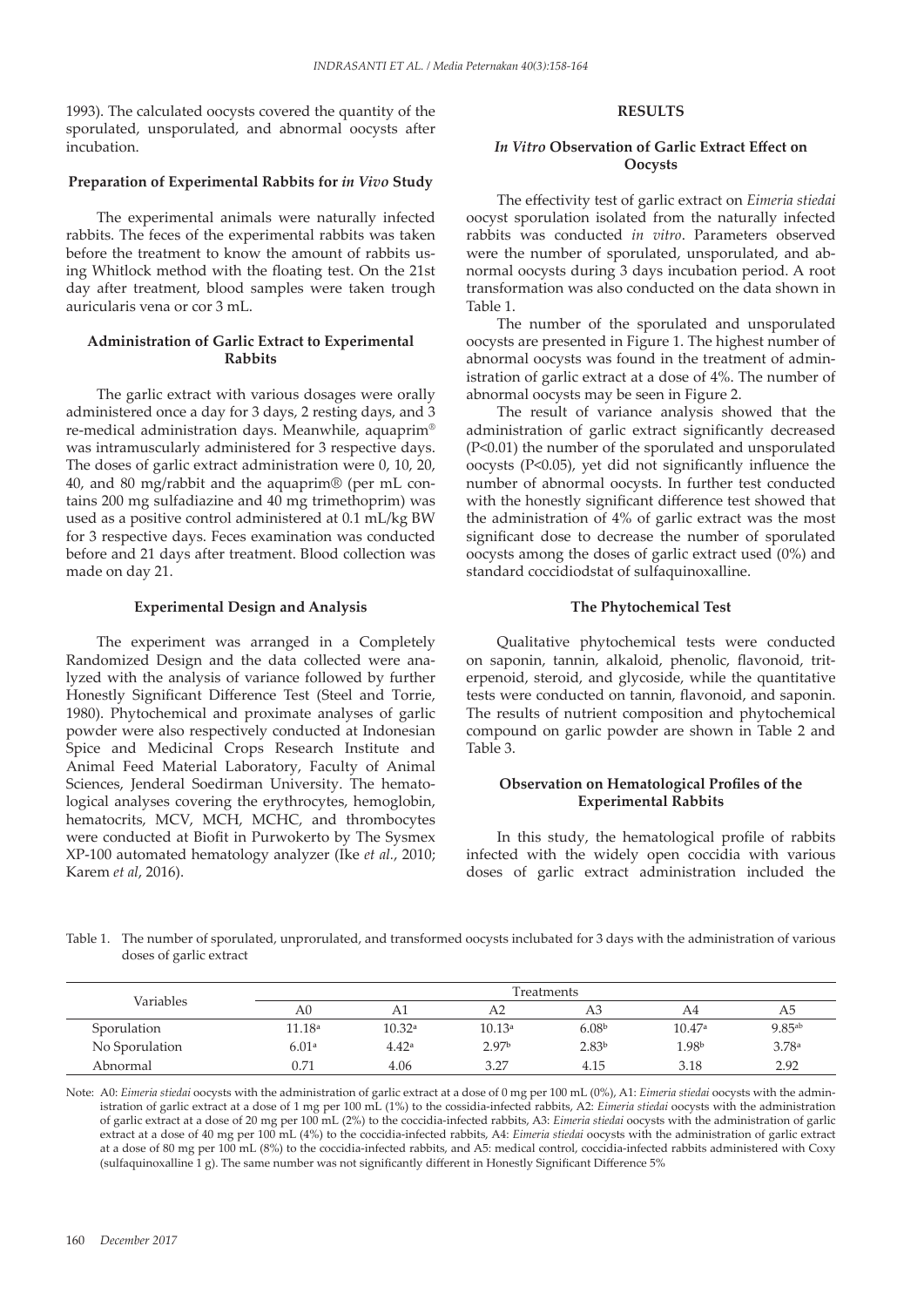

Figure 1. The numbers of the sporulated  $($ ■) and unsporulated tract administration. A0: *Eimeria stiedai* oocysts with A1: *Eimeria stiedai* oocysts with the administration of rabbits, A2: *Eimeria stiedai* oocysts with the adminisinfected rabbits, A3: *Eimeria stiedai* oocysts with the 424 the administration of garlic extract 4% to the coccidiosis infected rabbits. A4: *Eimeria*  coccidia-infected rabbits, A4: *Eimeria stiedai* oocysts with the administration of garlic extract at a dose of  $\frac{90}{\sqrt{1-\frac{1}{2}}}\times\frac{1}{\sqrt{1-\frac{1}{2}}}$ control, coccidia-infected rabbits administered with (□) oocysts due to the various dosages of garlic exthe administration of garlic extract at a dose of 0%, garlic extract at a dose of 1% to the coccidia-infected tration of garlic extract at a dose of 2% to the coccidiaadministration of garlic extract at a dose of 4% to the 8% to the coccidia-infected rabbits, and A5: medical sulfaquinoxalline.

Table 2. Nutrient compositions of garlic powder (% DM)

| Nutrient composition (%) | Percentage |  |
|--------------------------|------------|--|
| Dry matter               | 94.03      |  |
| Ash                      | 3.53       |  |
| Ether extract            | 1.06       |  |
| Crude fiber              | 0.50       |  |
| Crude protein            | 27.05      |  |
| Nitrogen Free Extract    | 67.85      |  |

measurement on erytrocytes, hemoglobin, hematocrit, Mean Corpuscular Volume (MCV), Mean Corpuscular Hemoglobin (MCH), Mean Corpuscular Hemoglobin Concentration (MCHC), and thrombocytes. The average hematological profile are presented in Table 1.

The results of variance analysis showed that there was no significant difference in hematological parameters in experimental rabbits administered with different doses of garlic extract. It proved that the administration of various doses of garlic extract had no significant effects on the coccidiosis in infected rabbits. The research showed that the highest level of average thrombocytes was found in the rabbits administered with 20 mg of garlic extract while the lowest level was found in the experimental rabbits administered with 0 mg of garlic extract. The results of variance analysis showed that there was a significant increases (P<0.05) in thrombocyte number in all treatments. However, the levels of thrombocytes found in this experiment were still in the normal



Figure 2. The number of abnormal oocysts on the administration of various dosages of garlic extract. A0: *Eimeria* <sup>43</sup> *stiedai* oocysts with the administration of garlic extract at a dose of 0%, A1: *Eimeria stiedai* oocysts with the 432 Description: A0: *Eimeria stiedai* oocysts with the administration of garlic extract 0%, administration of garlic extract at a dose of 1% to the coccidia-infected rabbits, A2: *Eimeria stiedai* oocysts with the administration of garlic extract at a dose of 2% to the coccidia-infected rabbits, A3: *Eimeria stiedai* oocysts with the administration of garlic extract at a dose of 4% to the coccidia-infected rabbits, A4: *Eimeria stiedai* oocysts with the administration of garlic extract at a dose of 8% to the coccidia-infected rabbits, and A5: medical control, coccidia-infected rabbits administered with sulfaquinoxalline.  $\frac{1}{2}$ 

Table 3. Phytochemical compounds of garlic powder

| Compounds    |        |
|--------------|--------|
| Saponin      | $^{+}$ |
| Tannin       | $^{+}$ |
| Alkaloid     | $^{+}$ |
| Phenolic     |        |
| Flavonoid    | $^{+}$ |
| Triterpenoid |        |
| Steroid      |        |
| Glycoside    |        |

Note: + = detected; - = not detected.

range. The Honestly Significant Difference Further Test showed that the administration of garlic extract at a dose of 20 mg gave the most significant increase in thrombocyte level when compared to the other treatments. The administration of garlic extract at a dose of 80 mg showed higher average results of hematological parameters (except thrombocyte) compared to the other treatments.

#### **DISCUSSION**

The administration of garlic extract at doses of 2%, 4%, and 8% showed significantly different influences when compared to the other treatment with the administration of 0% of garlic extract and control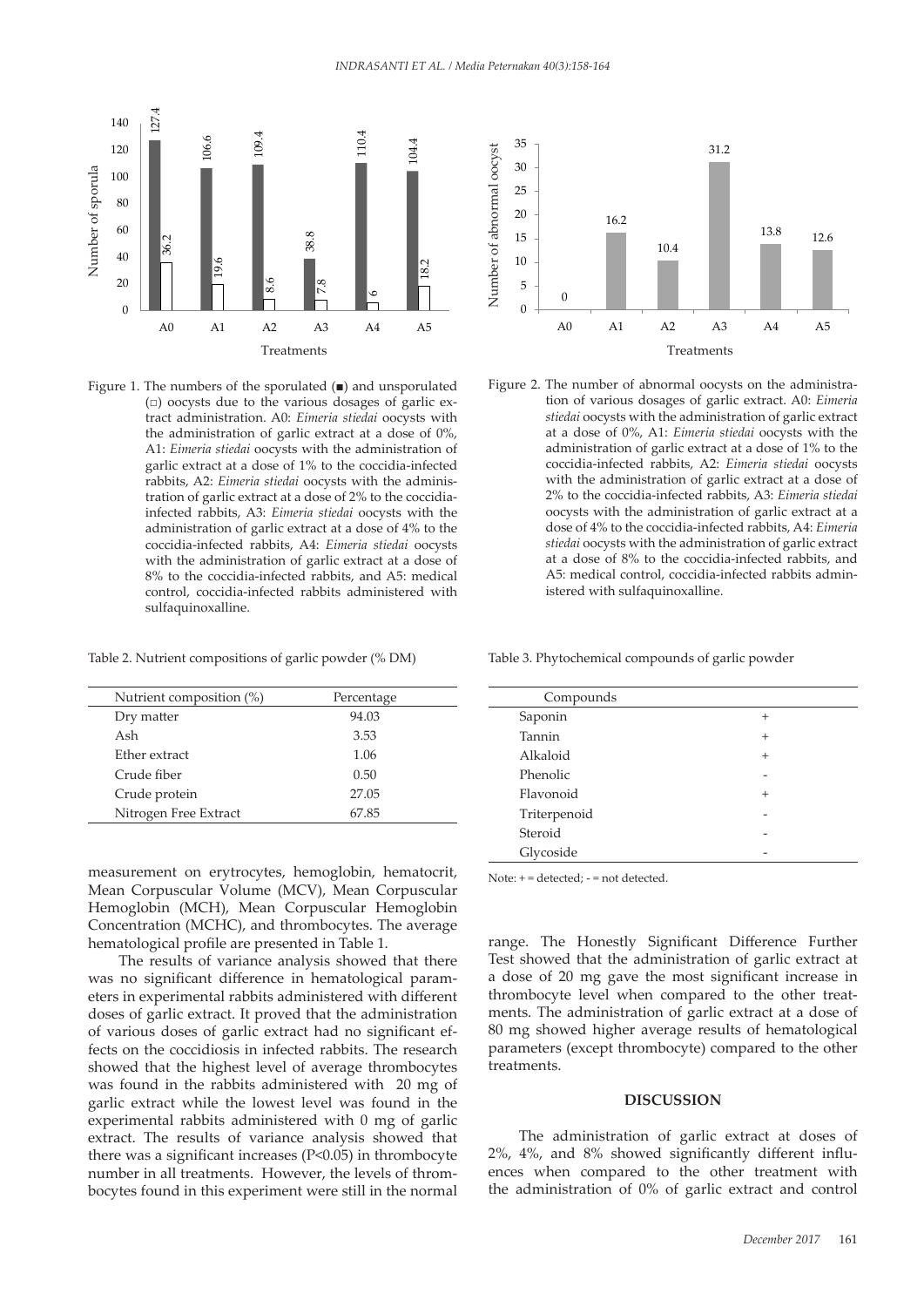| Variables          | Treatments                      |                                   |                                  |                                   |                                   |                                  |  |  |
|--------------------|---------------------------------|-----------------------------------|----------------------------------|-----------------------------------|-----------------------------------|----------------------------------|--|--|
|                    | D0                              | D1                                | D2                               | D <sub>3</sub>                    | D4                                | D <sub>5</sub>                   |  |  |
| RBC $(x106/\mu L)$ | $4.48 \pm 0.47$                 | $4.97 \pm 0.62$                   | 1.20<br>$4.05 \pm$               | $4.43 \pm$<br>0.71                | $5.11 \pm 1.33$                   | $5.10 \pm 0.29$                  |  |  |
| HGB (g/dl)         | $11.20 \pm 0.57$                | 0.78<br>$10.80 \pm$               | 2.36<br>$9.60 \pm$               | $10.18 \pm$<br>1.76               | $11.80 \pm 2.40$                  | $11.24 \pm 0.67$                 |  |  |
| HCT (%)            | $35.58 \pm 1.75$                | $34.98 \pm 2.48$                  | $31.32 \pm$<br>7.64              | $32.88 \pm$<br>4.68               | $37.14 \pm 6.31$                  | $35.04 \pm 2.15$                 |  |  |
| MCV(f)             | $76.60 \pm 7.59$                | $62.12 \pm 24.74$                 | $79.48 \pm 13.88$                | 8.09<br>$74.86 \pm$               | $74.62 \pm 10.22$                 | $68.74 \pm 3.11$                 |  |  |
| MCH(pg)            | $23.64 \pm 1.38$                | $21.90 \pm 2.44$                  | 3.58<br>$24.22 \pm$              | 1.52<br>$23.04 \pm$               | $23.44 \pm 1.84$                  | $22.04 \pm 0.66$                 |  |  |
| MCHC (%)           | $31.04 \pm 1.34$                | $30.88 \pm 0.83$                  | $30.62 \pm$<br>0.90              | $30.88 \pm$<br>2.67               | $31.62 \pm 1.90$                  | $32.06 \pm 0.68$                 |  |  |
| $PLT(x10^3/\mu L)$ | $298.20 \pm 54.44$ <sup>b</sup> | $317.20 \pm 145.67$ <sup>ab</sup> | $566.80 \pm 143.07$ <sup>a</sup> | $509.20 \pm 153.74$ <sup>ab</sup> | $417.40 \pm 162.90$ <sup>ab</sup> | $352.00 \pm 92.95$ <sup>ab</sup> |  |  |

Table 4. The hematological profile of coccidia-infected rabbits after administration with various dosages of garlic extract

Note: D0: coccidian-infected rabbits without administration of garlic extract, D1: coccidia-infected rabbits administered with garlic extract at a dose of 10 mg, D2: coccidia-infected rabbits administered with garlic extract at a dose of 20 mg, D3: coccidia-infected rabbits administered with garlic extract at a dose of 40 mg, D4: coccidia-infected rabbits administered with garlic extract at a dose of 80 mg, D5: coccidia-infected rabbits administered with aquaprim at a dose of 0.1 mL/kg body weight. Means with the same superscript were not significantly different in Honestly Significant Difference 5%. RBC: red blood cells (erythrocytes), HGB: hemoglobin, HCT: hematocrit, PLT: platelets; thrombocytes, MCV: mean corpurcular volume, MCH: mean corpurcular hemoglobin, MCHC: mean corpuscular hemoglobin concentration.

sulfaquinoxalline. In *in vitro* study, *E. stiedai* oocysts were incubated for 72 hours (3 days) to ensure that the oocysts were completely sporulated. The lowest average number of sporulated oocysts was found in the experimental oocyst administered with 4% of garlic extract, while the highest number of the unsporulated oocysts was found in the oocyst administered with 0% of garlic extract. The administration of garlic extracts to *E. stiedai*  oocysts infecting the rabbits might provide influences by inhibiting the sporulation of oocysts and production of abnormal oocysts which are probably due to the anticoccidiosis effect of garlic active substance. The active substances contained in garlic extract might greatly be responsible for the anticoccidia activities.

Proximate analysis on garlic powder was conducted to determine the number of substances in order to identify the nutrient of a food substance contained in the feed materials. The results of proximate analysis showed that the protein level was high, in which protein has an important role for growth. High protein contained in feed materials requires further study whether garlic may be used as the substance administered in the rabbit ration to improve its performance and as a controlling agent against coccidiosis. The phytochemical qualitative test showed that garlic contained saponin, tannin, alkaloid, and flavonoid. Meanwhile, the phytochemical quantitative test on garlic powder to saponin was by 0.56%, tannin by 0.73%, and flavonoid by 0.46%. This *in vitro* study conducted on garlic supported the previous research that garlic might be used as antcoccidiosis. Garlic has several active compounds including allicin, alliin, ajoene, diallyl sulfide, dithiin, and allylcystein, in which allicin may inhibit *E. tenella* sporulation in chickens (El-Khtam *et al*., 2014; Pourali *et al.*, 2014). The other natural plant functioning as an anticoccidiosis is banana stem. Our previous *in vitro* test showed that banana stem extract might decrease *E. stiedai* oocysts (Indrasanti *et al.,* 2015). The existing tannin contained in garlic and banana stem, as contained in pine stem extract, might significantly decrease the oocyst sporulation ability by inhibiting the enzyme activity contributing in the sporulation process, by penetrating through the oocystic cell

walls and destroying the cytoplasm (sporont) that resulted in abnormal oocysts (Molan *et al*., 2009; Indrasanti *et al*., 2015).

The normal standard of erythrocytes count, hemoglobin, hematocrit, mean corpurcular volume (MCV), mean corpurcular hemoglobin (MCH), mean corpuscular hemoglobin concentration (MCHC), and thrombocytes are  $6.24 \pm 0.24 \times 10^6/\mu L$ ,  $13.4 \pm 0.5$  g/dL,  $42.5 \pm 1.6\%$ , 68.1 ± 1.9fL,  $21.5 \pm 0.6$ pg,  $31.4 \pm 0.9$ %, and  $200-1000 \times 10^{3}$ / µL, respectively (Weiss & Wardrop, 2010). The research showed that the highest average of erythrocytes, hemoglobin, and hematocrite were at the administration of 80 mg of garlic extract, while the lowest levels were found at the administration of 20 mg of garlic extract. The highest average of MCV level was found in the experimental rabbits administered with garlic extract at a dose of 20 mg while the lowest was found in the experimental rabbits administered with garlic extract at a dose of 10 mg. The highest average of MCH level was found in the experimental rabbits administered with garlic extract at a dose of 20 mg while the lowest was found in the experimental rabbits administered with aquaprime. The highest average of MCHC level was found in the experimental rabbits administered with aquaprim while the lowest level was found in the experimental rabbits without administration of garlic extract (0 mg).

Akhtar *et al.* (2012) stated that infection of coccidia might influence the whole hematological parameters. The hematological changes on the coccidia-infected rabbits were proven with the significantly decreasing number of erythrocytes, hemoglobin, and hematocrit as well as the increasing number of leukocytes, especially eosinophils, and neutrophils (Al-Saeed *et al.,* 2017). In the present experiment, the whole experimental rabbits still suffered from anemia, in which all erythrocytes, hemoglobin, and hematocrit numbers were below the normal standard levels although they had been administered with the garlic extract during the treatments. However, only thrombocytes (P<0.05) and leukocytes that showed significant increases (P<0.01), but without correlation with the increasing doses of garlic extract administration. In addition, the number of oocyst in rab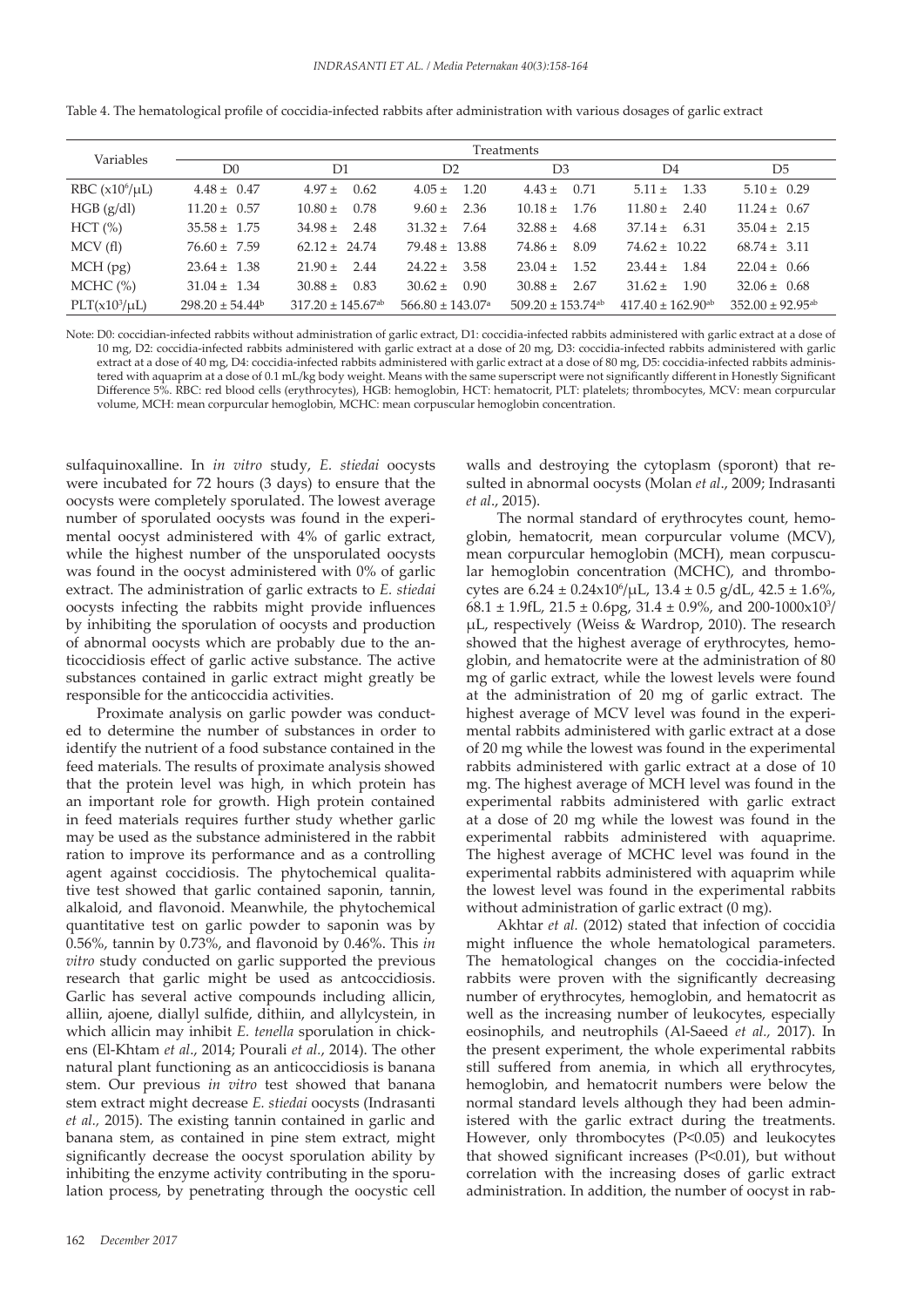bits treated with banana stem extract decreased significantly (P <0.01) as published in our previous research.

The clinical symptoms of the coccidian-infected rabbits were depression, anorexia, brown watery diarrhea, weakness, coarse hair, hardening of abdomen, and continuously thinning (Al-Saeed *et al.,* 2017). In the present research, the rabbits had the possibility of undergoing a subclinical coccidiosis that most rabbits in Banyumas Regency were sub-clinically infected, in which the clinical symptoms were not clearly visible, yet due to the hematological profile, there was anemia.

In the present research, the administration of garlic extract as the treatments for those coccidia-infected rabbits was indirectly unable to overcome the anemic problems. Thus, further researches on the administration of garlic extract in feed to control coccidiosis in rabbit should be conducted as well as to strengthen the statement of Abu-Akkada *et al.* (2010) who explained that oral administration of crude garlic was effective for reducing the excretion of oocysts and might increase the body weight of the hepatic coccidia-infected rabbits. El-Khtam *et al*. (2014) also described that garlic and turmeric powder as one of animal feed supplements was effective for the treatment of coccidiosis. Similarly, Nosal *et al.* (2016) stated that garlic and oregano administration in animal feed might function as the prophylaxis, in case of the sub-clinically coccidia-infected rabbits. Toulah and Al-Raw (2007) also stated that the administration of crude garlic before the coccidia infection might reduce the excretion of oocysts more effectively as a prophylaxis than as a medication.

Effectiveness of the garlic extract on prevention of coccidiosis is related to the bioactive compound of garlic. Garlic is rich in organosulfur compounds (OSC) whose precursors (allicin, diallyl sulfide, and diallyl trisulfide are believed to play key roles in antioxidant and anti-inflammatory effects (Pourali *et al*, 2014). Therefore, in the present experiment, garlic probably eliminated the negative effect of coccidial infection in the experimental rabbits. The anticocidial mechanism of garlic and its sulfur compounds remains elusive. However, one of phytochemicals that interferes with life cycle of *Eimeria sp* is allicin that inhibits the development of sporozoites *Eimeria spp*. Whereas, propyl thiosulfinate can be beneficial as a immunity protector (Muthamilselvan *et al*, 2016).

#### **CONCLUSION**

*In vitro* analysis showed that the administration of garlic extract might decrease the excretion number of oocysts at the dosage of 20 mg and influenced some hematological parameters in *in vivo*. This research provided new hope for the natural coccidiosis control in rabbits.

#### **ACKNOWLEDGEMENT**

All authors expressed appreciation to University of Jenderal Soedirman for financial support through Hibah Riset Institusional, BLU Unsoed 2016**.** 

# **REFERENCES**

- **Abbas A., Z. Iqbal, R. Z. Abbas, M. K. Khan, & J. A. Khan.**  2017. Immunomodulatory activity of *Pinus radiata* extract against coccidiosis in broiler chicken. Pak. Vet. J. 37: 145-149.
- **Abbas R. Z., Z. Iqbal, M.N. Khan, M. A. Zafar, & M. A. Zia.**  2010. Anticoccidial activity of *Curcuma longa* L. in broilers. Braz. Arch. Biol. Technol. 53:63-7. https://doi.org/10.1590/ S1516-89132010000100008
- **Abu-Akkada S. S., S.O. Samah, & K.I. Ashmawy.** 2010. Garlic and hepatic coccidiosis: prophylaxis or treatment? Trop. Anim. Health Prod. 42:1337–1343. https://doi.org/10.1007/ s11250-010-9590-6
- **Adulugba I.A., O.N. Goselle, O.O. Ajayi, & J.T. Tanko.** 2017. Development of a potent anti-coccidial drug: A phyto-synthetic approach. Am. J. Phytomedicine Clin. Ther. 1:1-7.
- **Akhtar, M., A. F. Tariq, M. M. Awais, Z. Iqbal, F. Muhammad, M. Shahid, & E. Hiszczynska-Sawicka.** 2012. Studies on wheat bran Arabinoxylan for its immunostimulatory and protective effects against avian coccidiosis. Carbohydr. Polym. 90: 333-339. https://doi.org/10.1016/j. carbpol.2012.05.048
- **Al-Saeed M. H., A.H. Al Saeed, & M. M. Jori.** 2017. Study of physiological and histological changes in rabbits induced with hepatic coccidiosis. Journal University of Kerbala 15:217-228.
- **Coudert P, L. Licois, & F. Drouet-Viard.** 1995. Eimeria Species And Strain of Rabbits. In: Biotechnology, Guidelines on Techniques in Coccidiosis Research. European Commision. Luxembroug. Pp:52-73.
- **El-Khtam A. O., A. A. El-Latif, & M. H. El-Hewaity.** 2014. Efficiency of turmeric (*Curcuma longa*) and garlic (*Allium sativum*) on Eimeria species in broilers. Int. J. Basic Appl. Sci. 3:349-356.
- **Ike, S. O., T. Nubila, E. O. Ukaejiofo, I. N. Nubila, E. N. Shu, & I. Ezema.** 2010. Comparison of haematological parameters determined by the Sysmex KX - 2IN automated haematology analyzer and the manual counts. BMC Clin. Pathol. 10: 1-5. https://doi.org/10.1186/1472-6890-10-3
- **Indrasanti D., M. Indradji, S. Hastuti, H. Wihadmadyatami, & Ismoyowati.** 2015. The efficacies of banana stem extract as a candidate of coccidiostat against rabbit *Eimeria stiedai* oocysts: An in vitro analysis. Animal Production. 17:161-168. https://doi.org/10.20884/1.anprod.2015.17.3.503
- **Iqbal A., K. A. Tariq, V. S. Wazir, & R. Singh.** 2013. Antiparasitic efficacy of *Artemisia absinthium*, toltrazuril and amprolium against intestinal coccidisosis in goats. J. Parasit Dis. 37:88-93.
- **Islam K. R., T. Farjana, N. Begum, & M.M.M. Mondal.** 2008. In vitro efficacy of some indegenous plants on the inhibition of development of eggs of *Ascaridia galli* (digenia: nematoda). Bangl. J. Vet. Med. 6:159- 167.
- **Karem K. K., A. N. Sabour, & B. M. Kulaif.** 2016. Comparison between manual procedure and automated for determinant of WBCs and PCV in maternity and labor hospital in Karbala City. J. Contemp. Med. Sci. 2: 93–95.
- **Molan A. L., Z. Liu, & S. De.** 2009. Effect of pine bark (*Pinus radiata*) extract on sporulation of coccidian oocysts. Folia Parasitol. 56: 1-5. https://doi.org/10.14411/fp.2009.001
- **Muthamilselvan, T., T. Kuo, W. Yang, & W. Yang.** 2016. Herbal remedies for coccidiosis control: A review of plants, compouns, anticoccidial actions. Evid. Based Complement. Alternat. Med. 2016:1-19. https://doi. org/10.1155/2016/2657981
- **Nistor E., V. A. Bampidis, N. Pacala, M. Pentea, J. Tozer, & Prundeanu.** 2013. Nutrient content of rabbit meat as compared to chicken, beef and pork meat. J. Anim. Prod. Adv.